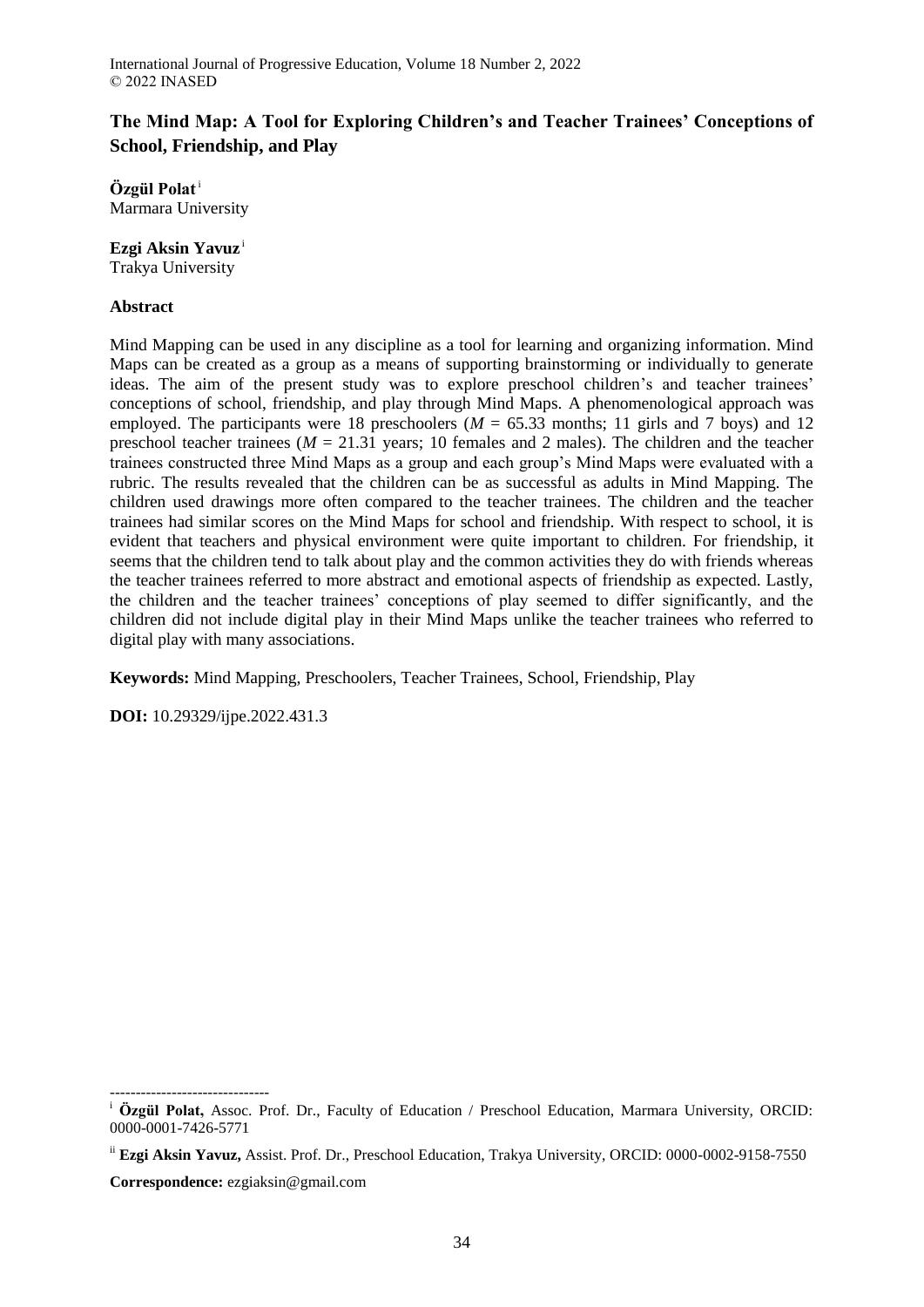# **INTRODUCTION**

The Mind Map has been developed by Tony Buzan (Buzan, 2018) in 1960s as an innovative form of notetaking which was inspired by the ancient Greeks who made use of sophisticated systems that helped them to recall and improve their memories. The modern Mind Maps are similar to those of the ancient Greeks in that colors are used to link the interrelated concepts and ideas. The colors are important because they turn the monochromatic, monotone, monotonous, and straightforward notetaking into an active, simple, and effective process (Buzan & Buzan, 2006). A Mind Map revolves around a central concept or a key idea, which is connected to key themes related to this central concept by thick branches radiating out. Each of these thick branches is represented by a different color and subsidiary branches or twigs can be added to represent the second and third-level branches. A single word (in capital letters) is written to label the branches. It is also possible to use drawings instead of words. After the main branches and sub-branches are completed, arrows can be added to emphasize the connections between them. Mind Maps makes recalling information easier and more fun while it helps to make associations in a more imaginative, analytical, and multidimensional fashion compared to traditional notetaking (Buzan, 2018).

Mind Mapping can be used in any discipline, such as medicine and healthcare (Mollberg et al., 2011; Zipp & Maher, 2013), mathematics (Brinkmann, 2003), and business (Anderson, 1993; Mento et al., 1999; Buzan & Griffiths, 2014) as a tool for learning and organizing information. Mind Maps can be created as a group as a means of supporting brainstorming or individually to generate ideas (Buzan, 2018). Mind Mapping can also be used with different age groups, including children (Polat & Aydın, 2020; Van der Veen et al., 2018; Buzan, 2004), adolescents (Merchie & Van Keer, 2016; Fidan et al., 2021) and adults (Keleş, 2012; Evrekli et al., 2009). Because Mind Maps help to break down a topic into its components in a logical way, they are useful to understand a complex subject, prioritize its components, and plan what to do about it with clarity and creativity regardless of the subject (Buzan, 2018). Therefore, it is possible to make use of Mind Maps to explore individuals' knowledge and opinions of a subject as well as using them as a tool to support memory and notetaking skills.

The aim of the current study is to explore what preschoolers and teacher trainees think about school, friendship, and play by using Mind Maps as a qualitative data collection tool. These themes seem to be the core of early childhood education because they are part of children's everyday life supporting children's learning, well-being, and overall development. Children's perceptions of school have been associated with school engagement (Papadopoulou & Gregoridias, 2016), psychological problems (Anderman, 2002), and academic achievement (Brock et al., 2008) whereas negative perceptions of school climate and friendship have been linked to problem behaviors, such as aggression and withdrawal (Ladd & Burgess, 2002). Play, on the other hand, triggers positive feelings as a social medium and help children learn how to delay their desires to keep playing with friends as well as supporting cognitive, physical, and linguistic skills (Tamis-LeMonda et al., 2004). However, children and adults, specifically parents, teachers, or prospective teachers, might have different understandings of school (Koth et al., 2009), friendship (Calder et al., 2012), and play (McInnes et al., 2011) because of various child-level, teacher-level and school-level predictors, such as age, ethnicity, gender, and school size, and experience For instance, although adults do have more developed cognitive skills compared to those of children simply due to maturation, children might still outperform adults in creating Mind Maps just because it is possible for them to have more experiences with and special interests in the subject of the Mind Map. The investigation of such differences is of utmost importance because a mismatch between children's and practitioners' beliefs might indicate a lack of pedagogical qualifications. In addition, taking children's perspectives of school, friendship, and play as the starting point might help adults to better understand how children learn, what they need to love school, and guide the early childhood curriculum and practices as well. Given the importance of children's perspectives, we wanted to compare them to those of teacher trainees to see the similarities and differences between their conceptualizations of school, friendship, and play through Mind Mapping, which is a child-friendly tool as it allows children to express what they think with drawings and colors.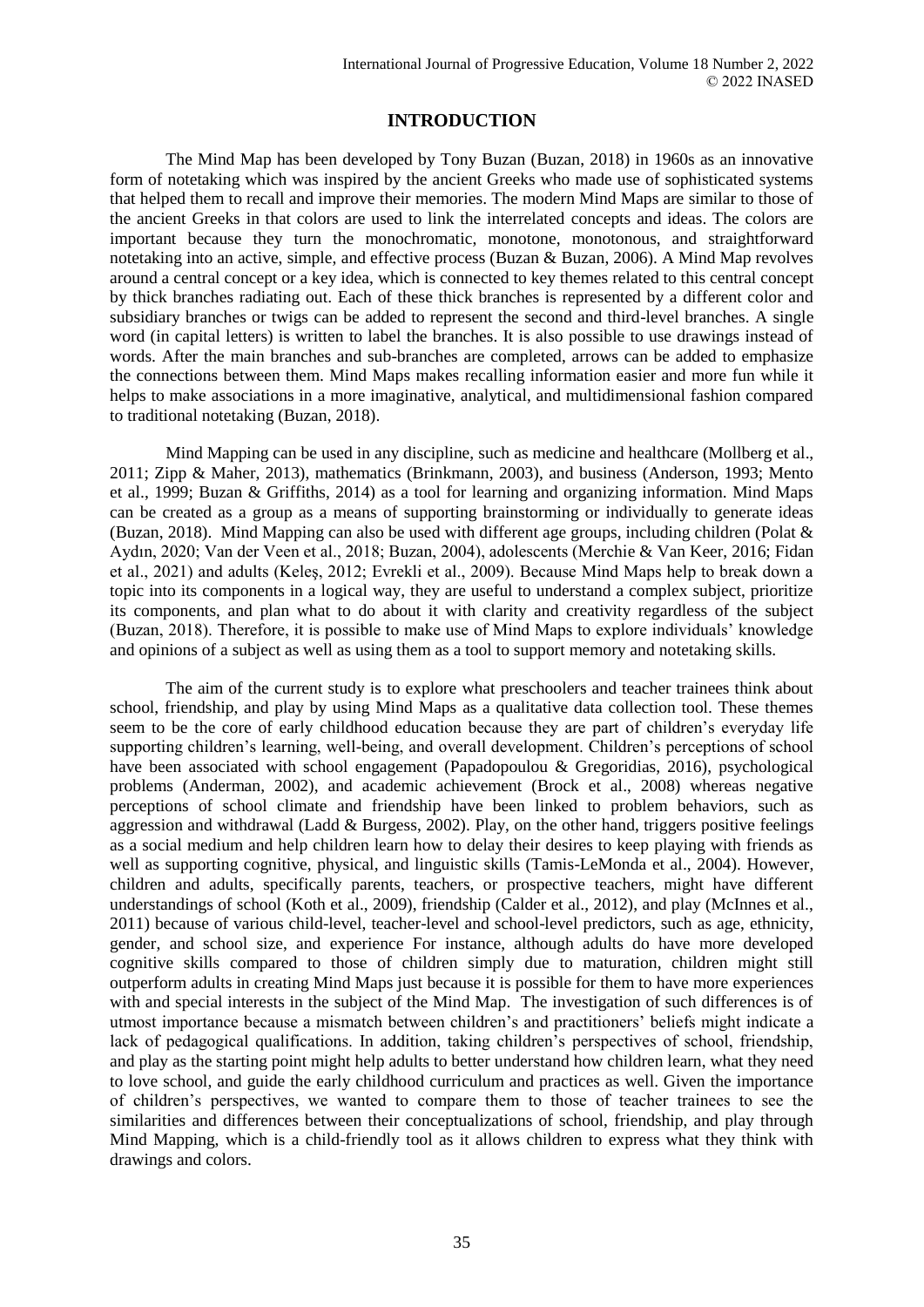### **METHOD**

### **Design**

The aim of the current study is to explore what preschoolers and teacher trainees think about school, friendship, and play by using Mind Maps as a qualitative data collection tool. A phenomenological approach was employed to explore the participating children's and teacher trainees' perceptions of school, friendship, and play. Phenomenological research studies participants' reactions to or perceptions of a particular phenomenon where the researcher tries to portray and detail each participant's reaction to and perception of their experience assuming that there is some commonality between people's perceptions and interpretations of similar experiences (Fraenkel et al., 2018). Phenomenological research aims to construct meaning of a shared event from the perspective of those who have experienced it focusing on "what" and "how" of the experience (Teherani et al., 2015). That might be the reason why children seem quite familiar with the subjects of the mind maps. They could express what they think about those subjects and what they mean to them, and reflect on their experiences, feelings, and the effects of these experiences on their lives.

Phenomenological methods, such as interviews, conversations, observations, and text analysis, can be employed in single subject studies as well as selected samples with multiple participants (Moustakas, 1994). Mind Mapping has been employed as a phenomenological tool in the current study to explore preschoolers' and teacher trainees' perspectives of school, play, and friendship as a shared experience in detail.

### **Participants**

Participants were 18 preschoolers ( $M = 65.33$  months;11 girls and 7 boys) and 12 preschool teacher trainees  $(M = 21.31$  years; 10 females and 2 males). Purposive sampling was used to select the participants and two criteria were identified for preschoolers, which were (1) having a previous experience with Mind Mapping and (2) being in the 60-72-month-old preschool group. For teacher trainees, only the first criterion was applied and the teacher trainees who have done at least 5 Mind Maps before were included in the sample. The preschool education in Turkey is divided into three age groups, which are for 36-48-month-olds, 48-60-month-olds, and 60-72-month-olds. Based on the authors' previous knowledge of preschoolers' experience with Mind Mapping, only 60-72-month-old children were included in the sample to suit the specific purpose of the current study. Because the sample size used in qualitative research is often limited compared to quantitative research in order to gain a deeper understanding of a phenomenon with no concern for generalizing the results to larger populations, the preschooler participants were recruited from a private preschool in Kadikoy, Istanbul. The teacher trainees who had taken "Special Teaching Methods" course where they had learned about Mind Mapping voluntarily participated in the study and parental consent was required for preschoolers.

#### **Procedure**

### *Preschoolers*

After getting the ethics approval, the researchers went to the private preschool, introduced themselves to the children and spent about an hour with them participating in their games. Then, the researchers said that they would be making a big Mind Map about "school". The children were given some time to think about school and were asked to share what they thought. After that, the floor was covered with 4 sheets of Kraft paper taped to each other and it had "school" written in the middle with a branch drawn by the researchers. Next, the children were asked to think about what this branch should be and add some sub-branches. After determining the first level branch with its sub-branches and guiding the children how to express what they think, the children were placed in the driver's seat. The researchers took notes for what the children intended to draw under branches while talking about the Mind Map. The construction of the Mind Map continued until all children agreed that there was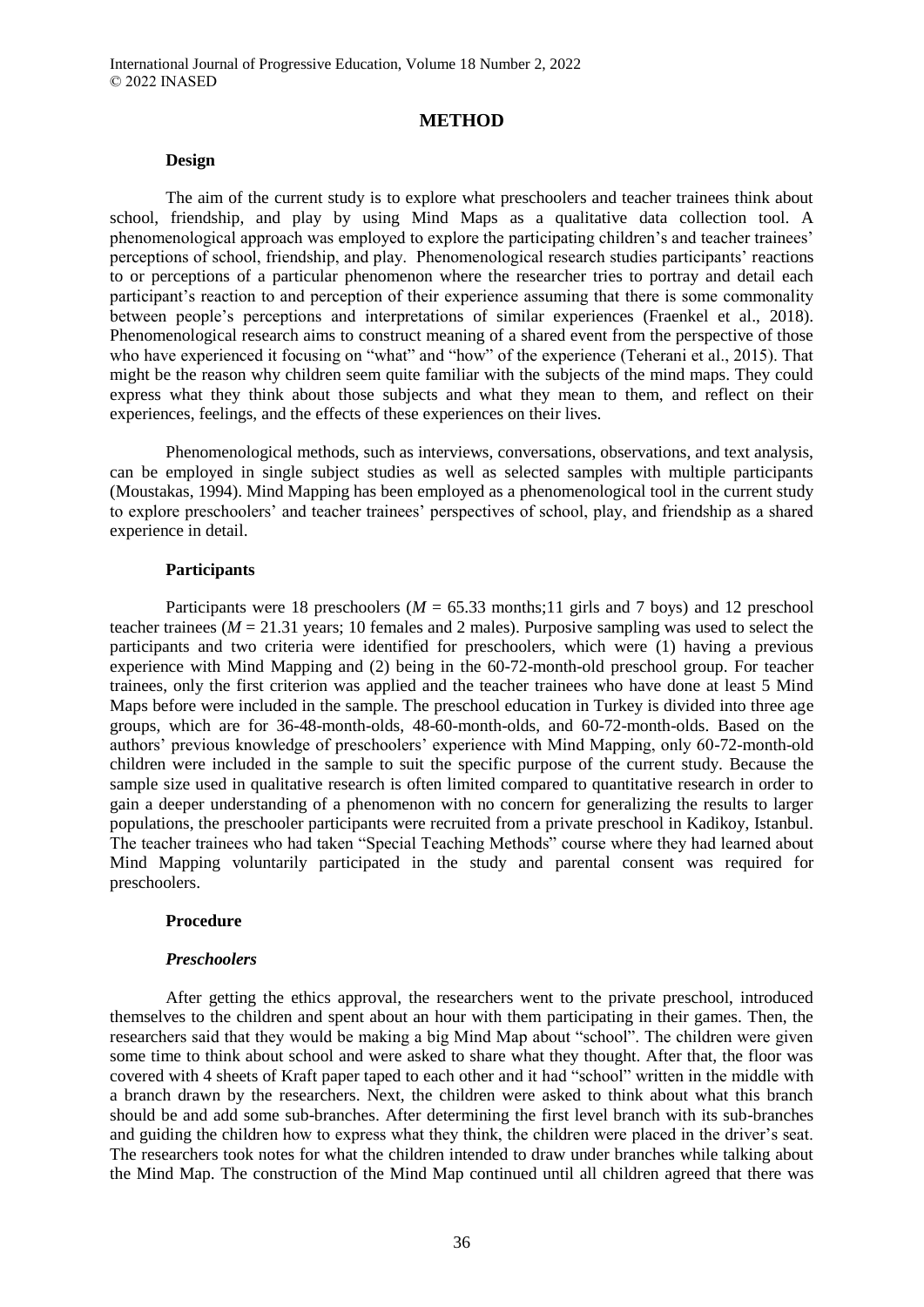nothing left to add. The children completed the Mind Map in about 45 minutes. Then, the researchers thanked them for their participation and reminded that they would come together next week to create a new Mind Map. During the next 2 weeks, the children created Mind Maps for "friendship" and "play" following the same procedure. At the end of each session, the children were presented with a Mind Mapping badge (a badge with a picture of a mind map) for their active participation.

# *Teacher Trainees*

The researchers made an appointment with the participating teacher trainees and after spending about 1 hour with them doing drama activities and playing games for warm-up, the participants were asked to create a Mind Map for "school" on a large sheet of paper. The participants were given 5 minutes to think about school and 10 minutes to share what they think and feel about school. As in the preschoolers' group, the floor was covered with 4 sheets of Kraft paper taped to each other and it had "school" written in the middle with a branch drawn by the researchers. After deciding what the major branch would be, they were asked to think, draw, and write a few sub-branches. After some encouragement and guidance, the participants took control of the process. The construction of the Mind Map lasted for about 30 minutes until all teacher candidates agreed that there was nothing left to add to the Mind Map. After a break, the participants made their own Mind Maps for "friendship" and "play" following the same procedure.

# **Data Analysis**

Mind Maps are inherently authentic and original by nature. However, it can be quite difficult to evaluate them. In the current study, the Mind Map Evaluation Rubric, which was developed by Evrekli et al., (2009) and adapted to preschoolers who cannot read or write yet by Polat et al., (2017) was used. The branches at the  $1<sup>st</sup>$ ,  $2<sup>nd</sup>$ ,  $3<sup>rd</sup>$ , and  $4<sup>th</sup>$  level are scored 2, 4, 6, and 8 points, respectively. A crosslink indicating the relationships between main branches is scored 10 whereas a relationship is scored 2 points. Each example or visual (drawing) also gets 1 point. The things that are written by adults at children's request are not scored in this rubric. Figure 1 shows how the mind map is scoring.



**Figure 1. An example of the branching levels and samples of the play themed mind map**

Descriptive statistics were used to analyze the Mind Maps. The expressions used for "school", "friendship" and "play" in all branches were scored separately for each level by two independent encoders. The reliability between the two encoders were ensured using Miles and Huberman's intercoder reliability coefficient [reliability coefficient = number of agreements / (number of agreements + disagreements)]. A total of 6 Mind Maps were coded by each researcher independently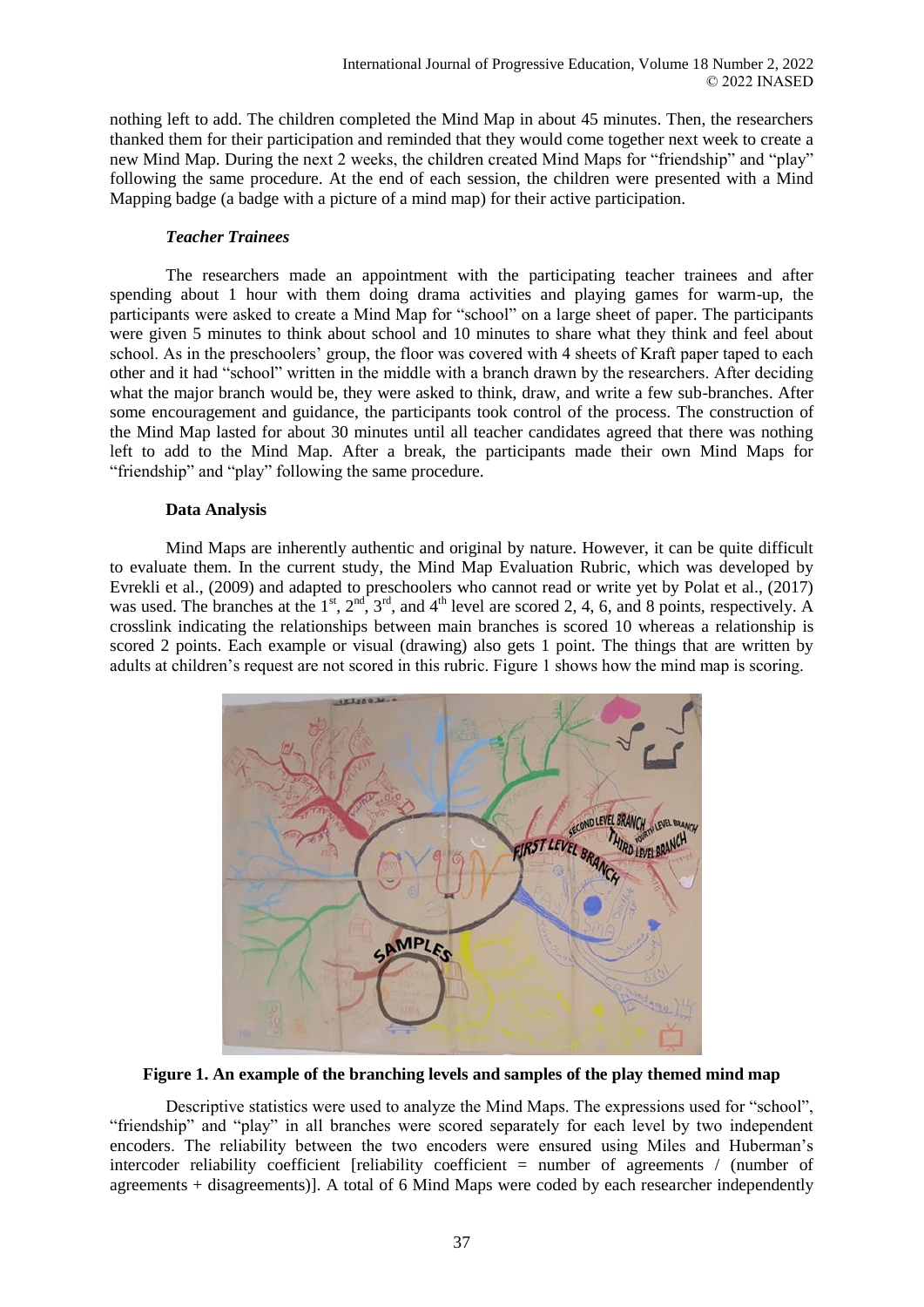and the agreement between the coders was 97.57%, 97.20%, and 94.50% for school, friendship, and play, respectively. Miles and Huberman (1994) suggest that an interrater reliability of 80% agreement between coders on 95% of the codes is sufficient for multiple coders. Therefore, the interrater reliability was quite high. Next, the frequencies and the total scores of the Mind Maps were calculated. The frequencies for preschoolers' and teacher trainees' associations related to school, friendship and play were tabulated.

### **RESULTS**

The current study aimed to explore preschool children and teacher trainees' perspectives of school, friendship, and play using Mind Maps. Descriptive data have been tabulated to interpret and compare what comes to children's and teacher trainees' minds when they think about school, friendship, and play.

Table 1 shows the frequencies and the total score of the associations, relationships, examples, crosslinks and drawings in the Mind Maps created by the children and the teacher trainees for school, friendship, and play. Drawings (f=57) were the most frequently used way of expression followed by the  $2<sup>nd</sup>$  level associations (f=25), which is quite similar to what the teacher trainees did for the "school" Mind Map where the drawings  $(f=32)$  and  $2<sup>nd</sup>$  level branches  $(f=27)$  were the items with greater frequency. The comparison of the total scores shows that the children ( $\Sigma$ =183) were as good as the teacher trainees ( $\Sigma$ =184) at Mind Mapping.

|                |                            |     | 1 <sup>st</sup><br>Level |     | 2 <sup>nd</sup><br>Level |                | $3^{\text{rd}}$<br>Level | Level | 4 <sup>th</sup> | Relationships |   |     | Example |     | Cross<br>link                |     | Drawings | Total<br>score |
|----------------|----------------------------|-----|--------------------------|-----|--------------------------|----------------|--------------------------|-------|-----------------|---------------|---|-----|---------|-----|------------------------------|-----|----------|----------------|
|                |                            | (f) |                          | (f) |                          | (f)            |                          | (f)   |                 | (f)           |   | (f) |         | (f) |                              | (f) |          |                |
| School         | Children                   | 7   | 14                       | 25  | 100                      | $\overline{c}$ | 12                       |       |                 |               |   |     |         |     | $\overline{\phantom{a}}$     | 57  | 57       | 183            |
|                | Teacher<br><b>Trainees</b> | 10  | 20                       | 27  | 108                      | $\overline{4}$ | 24                       |       |                 |               |   |     |         |     | $\qquad \qquad \blacksquare$ | 32  | 32       | 184            |
| Friend<br>ship | Children                   | 6   | 12                       | 19  | 80                       |                |                          |       |                 |               |   |     |         |     | $\overline{\phantom{a}}$     | 124 | 124      | 215            |
|                | Teacher<br>Trainees        | 10  | 20                       | 44  | 176                      |                |                          |       |                 |               |   |     |         |     | $\overline{\phantom{a}}$     | 46  | 46       | 242            |
| Play           | Children                   | 5   | 10                       | 16  | 64                       |                |                          |       |                 |               |   |     |         |     | $\qquad \qquad \blacksquare$ | 61  | 61       | 135            |
|                | Teacher<br>Trainees        | 9   | 18                       | 40  | 160                      | 57             | 342                      | 11    | 88              | 1             | 2 | 12  | 12      | 1   | 10                           | 48  | 48       | 680            |

**Table 1 Children and Teacher Trainees Scores on Mind Maps for School, Friendship, and Play**

When "friendship" was at the center of the Mind Map, most children used drawings (f=124) followed by the  $2^{nd}$  level associations (f=20), which is quite similar to the Mind Map for "friendship" created by the preschooler teacher trainees as the number of drawings ( $f=46$ ) and  $2<sup>nd</sup>$  level branches (f=44) were greater than the others. There was also a minor difference between the total scores of the preschoolers ( $\Sigma$ =216) and the teacher trainees ( $\Sigma$ =242).

For "play", drawings (f=61) were again the most common items followed by  $2<sup>nd</sup>$  level associations  $(f=16)$  in the Mind Map created by the preschoolers. However, it was not the case with the teacher trainees, whose Mind Map was dominated by  $3<sup>rd</sup>$  level associations (f=57) followed by drawings (f=48). "Play" was the only theme that the teacher trainees used crosslinks, relations, and examples. The difference between the total scores of the two groups ( $\Sigma$ =135 and  $\Sigma$ =680) was also remarkable.

Figure 2 and Figure 3 show the Mind Maps that the children and the teacher trainees created for "school".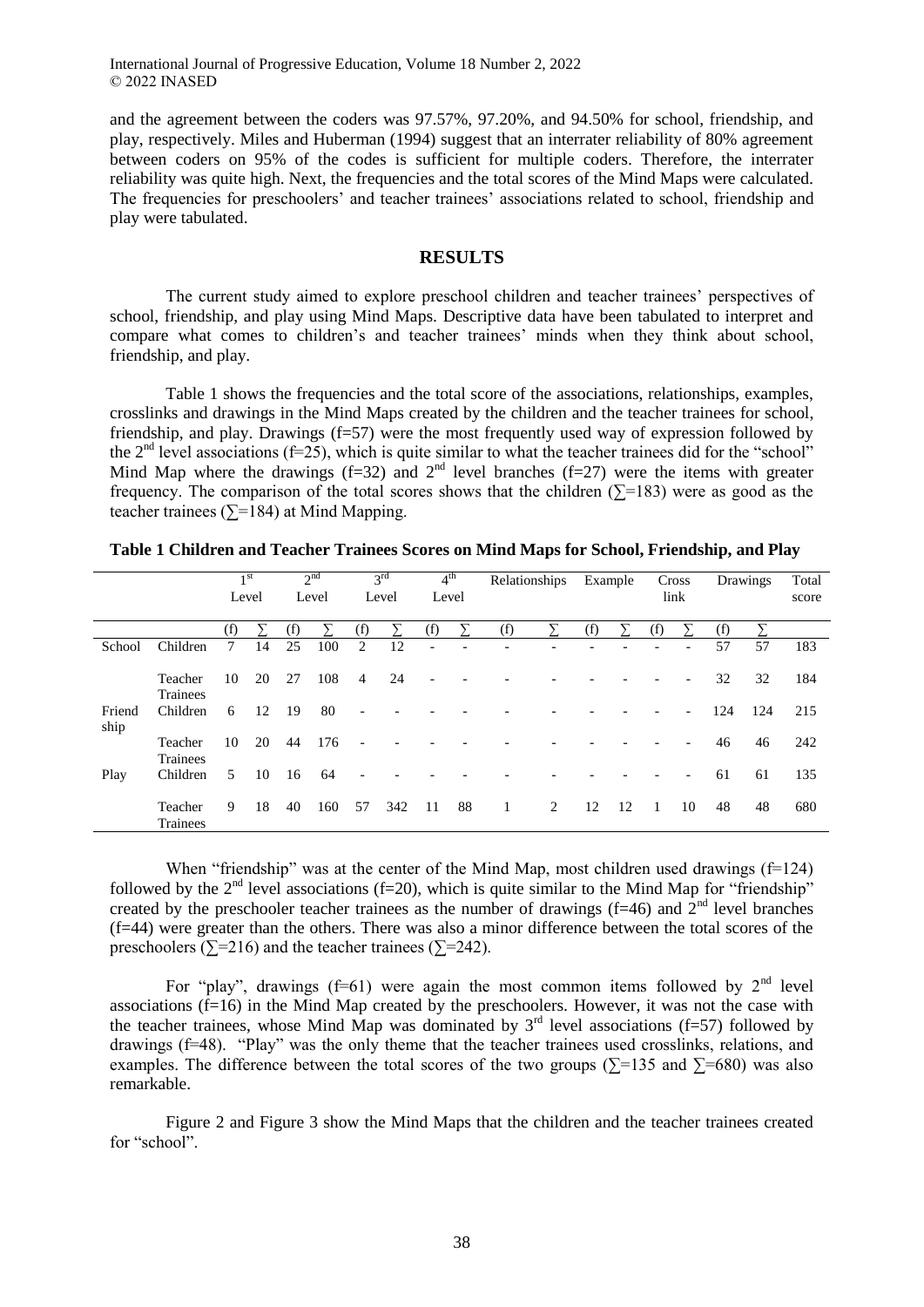

**Figure 2. The "School" Mind Map by the preschoolers**



**Figure 3. The "School" Mind Map by the teacher trainees**

The associations related to "school" for all levels are shown in Table 2.

|  |  |  |  | Table 2. Children's and teacher trainees' associations related to "school" |  |  |
|--|--|--|--|----------------------------------------------------------------------------|--|--|
|--|--|--|--|----------------------------------------------------------------------------|--|--|

|                       | Children's Associations                                                                                                                                                                                                                                                                     |    | Teacher Trainees' Associations                                                                                                                                                                                                                                                           |    |
|-----------------------|---------------------------------------------------------------------------------------------------------------------------------------------------------------------------------------------------------------------------------------------------------------------------------------------|----|------------------------------------------------------------------------------------------------------------------------------------------------------------------------------------------------------------------------------------------------------------------------------------------|----|
| $1st$ Level           | Teachers, school trips, books, sports,<br>headmasters, classes, play time                                                                                                                                                                                                                   | 7  | School yard, students, parents, time, education,<br>classes, teachers, friendship, rules, canteen                                                                                                                                                                                        | 10 |
| $2nd$ Level           | Teacher F, Teacher D., patisserie, railway<br>station, school service, football pitch,<br>basketball, gymnastics, textbooks, library,<br>encyclopedias, audio books, Teacher A<br>Teacher G., Teacher E., classroom*2,<br>students, desks, school, chairs, robots,<br>toys, dolls, laughing | 25 | Park, basketball, pavilion, hardworking, lazy,<br>meeting, parents, holidays, calendar, break time,<br>formal, informal, mathematics, Turkish, social<br>studies, English, music, board marker, chalk,<br>coffee, laughing, sharing, silence, running,<br>studying, canteen staff, money |    |
| $3^{\text{rd}}$ Level | Swinging, jumping                                                                                                                                                                                                                                                                           | 2  | Uniform, classroom, casual wear, holistic<br>environment                                                                                                                                                                                                                                 |    |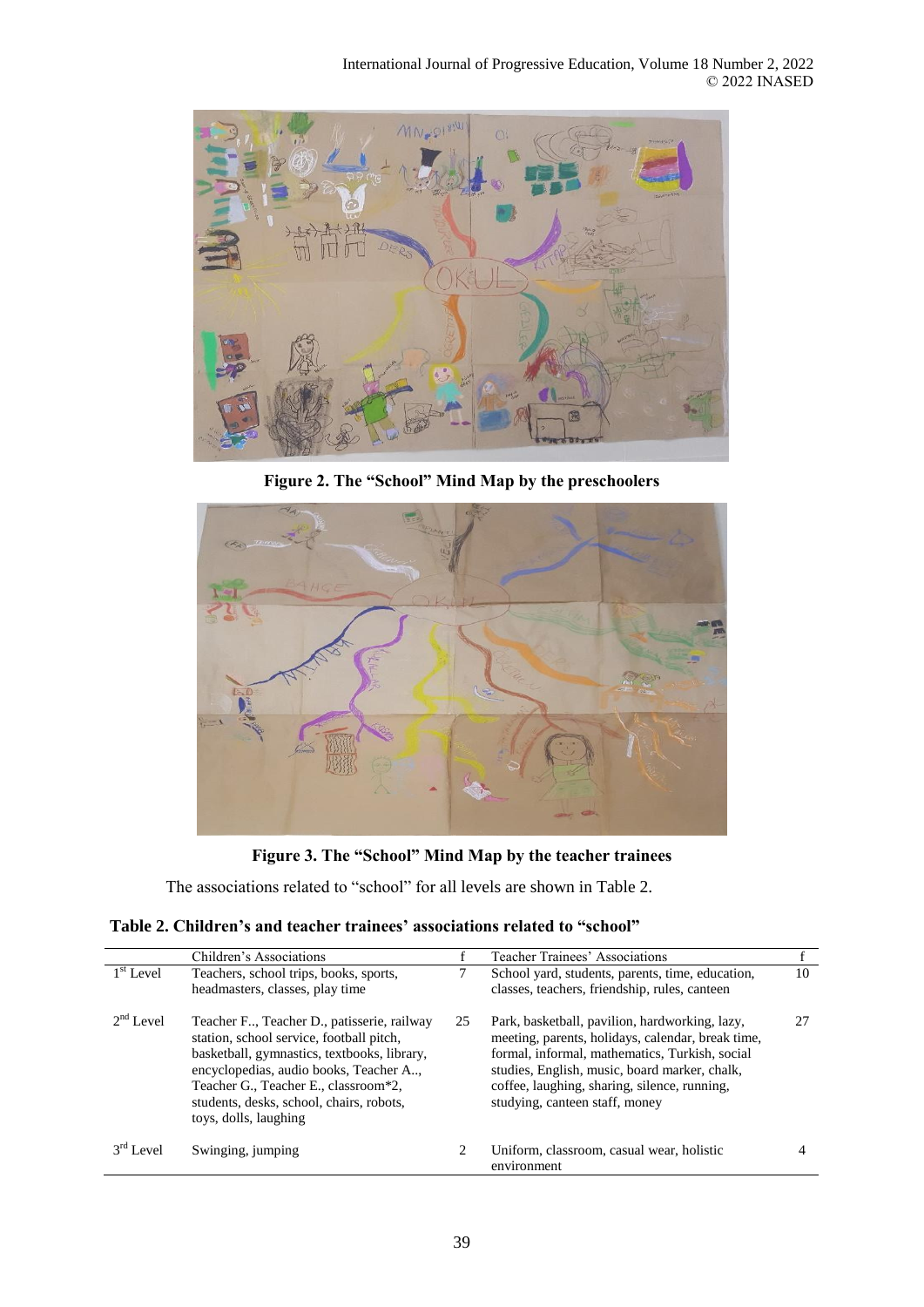Table 2 shows that neither the children nor the teacher trainees went beyond the  $3<sup>rd</sup>$  level associations related to "school". The 2<sup>nd</sup> level associations were greater in number for both groups (children  $f = 25$ ; teacher trainees  $f = 27$ ). The 1<sup>st</sup> level branches of children's Mind Map included the activities that they usually do at school whereas the teacher trainees' 1<sup>st</sup> level associations were related to the profession of teaching and the physical aspects of school.

The Mind Maps that the children and teacher trainees did for "friendship" are shown in Figure 4 and Figure 5.



**Figure 4. The "Friendship" Mind Map by the preschoolers**



**Figure 5. The "Friendship" Mind Map by the teacher trainees** The associations related to "friendship" for all levels are presented in Table 3.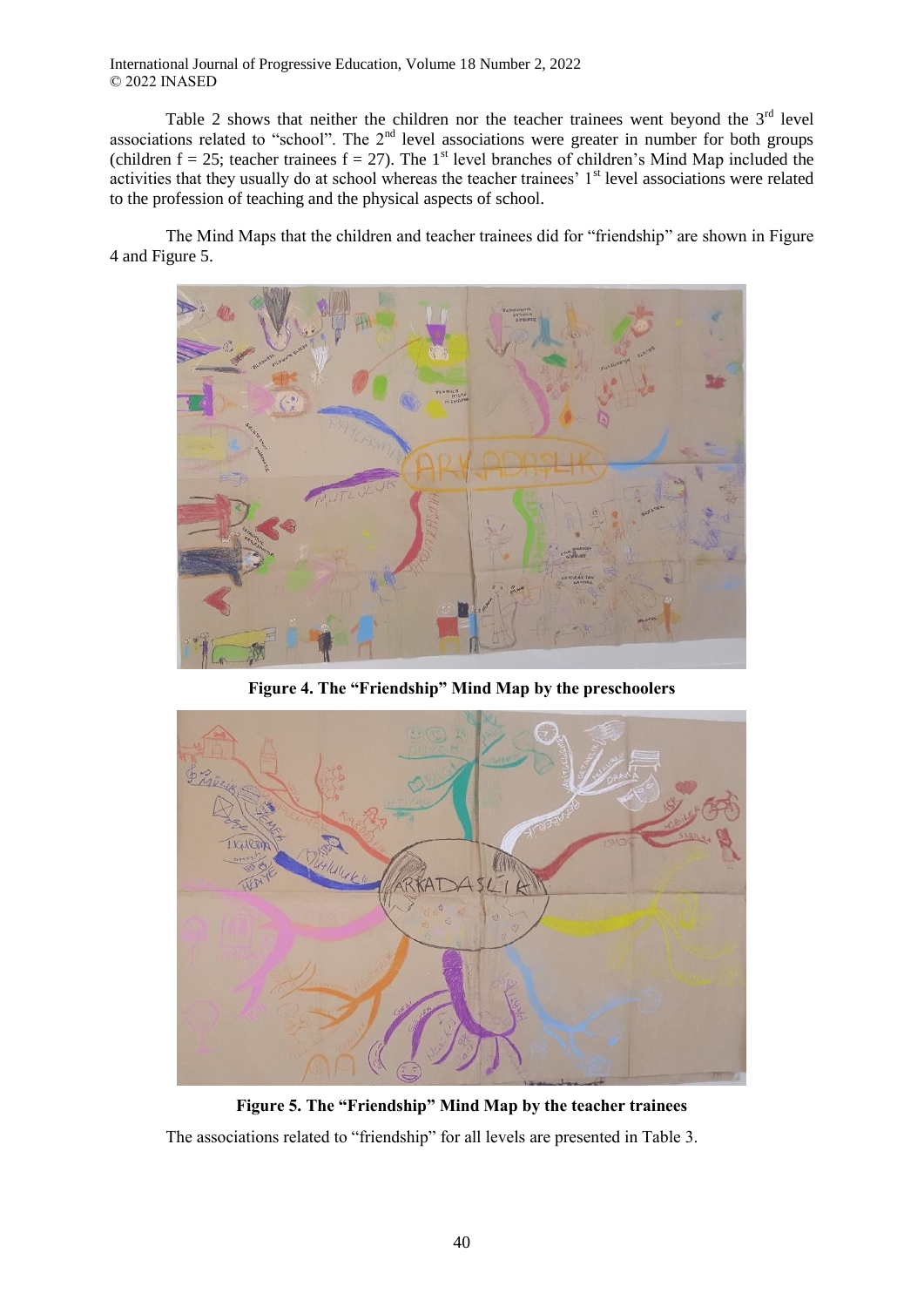|             | Children's Associations                                                                                                                                                                                                                                                                                                                                                                                     |    | Teacher Trainees' Associations                                                                                                                                                                                                                                                                                                                                                                                                                                               |    |
|-------------|-------------------------------------------------------------------------------------------------------------------------------------------------------------------------------------------------------------------------------------------------------------------------------------------------------------------------------------------------------------------------------------------------------------|----|------------------------------------------------------------------------------------------------------------------------------------------------------------------------------------------------------------------------------------------------------------------------------------------------------------------------------------------------------------------------------------------------------------------------------------------------------------------------------|----|
| $1st$ Level | Sharing, happiness, helping, having fun,<br>traveling, playing games                                                                                                                                                                                                                                                                                                                                        | 6  | Empathy, happiness, brotherhood, sharing,<br>guidance, trust, love, togetherness, altruism,<br>entertainment                                                                                                                                                                                                                                                                                                                                                                 | 10 |
| $2nd$ Level | Receiving and giving gifts, making friends<br>happy, sharing, moving together, holding<br>hands, helping others in need, playing<br>together, having fun together, being outside,<br>going to the aquarium, spending time in the<br>schoolyard, walking in the rain, going to the<br>playground, visiting a friend, jumping rope *<br>2, we can fall while playing, playing on<br>slides, basketball, swing | 20 | Understanding, mirror, approval, tolerance, gifts,<br>chocolate, kites, food, music, embrace, loyalty,<br>family, needs, knowledge, emotions, money, time,<br>spending time with, partnership, peaceful, drama,<br>love, hobbies, cuddling, intimacy, secrets, forty<br>years <sup>*</sup> , support, gossip, time, patience, help,<br>kindness, travel, laughing, music, dance, play,<br>watching movies, partying, travel buddies,<br>chatting, exchanging ideas, teaching | 44 |

**Table 3. Children's and teacher trainees' associations related to "friendship"**

\* Forty years here refers to a saying in Turkish culture, which means "If someone offers you a just cup of coffee, then you should always remember that favor even after forty years" emphasizing the reciprocity of friendship.

Table 3 shows that neither the children nor the teacher trainees went beyond the  $2<sup>nd</sup>$  level for the associations related to "friendship" as in the Mind Map for school. Teacher trainees preferred to use verbal expressions more whereas preschoolers opted for drawing pictures. The 2<sup>nd</sup> level associations were greater in number for both groups (children  $f = 20$ ; teacher trainees  $f = 44$ ). The 1<sup>st</sup> level branches of children's mind map included their feelings and the activities that they do at school together whereas teacher candidates' 1<sup>st</sup> level associations were related to their feelings for "friendship".

The Mind Maps that the children and teacher trainees created for "play" are shown in Figure 6 and Figure 7.



**Figure 6. The "Play" Mind Map by the preschoolers**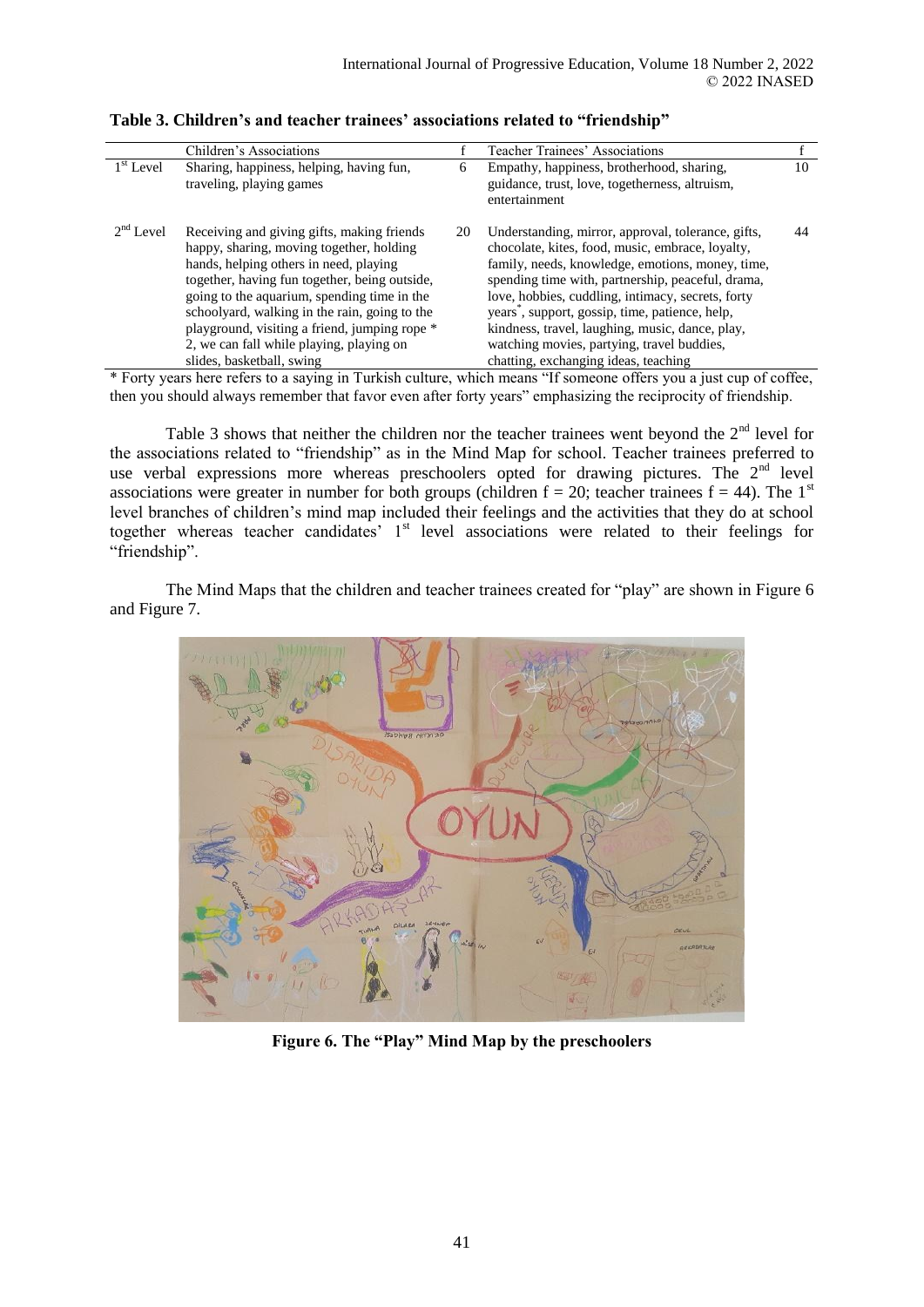

**Figure 7. The "Play" Mind Map by the teacher trainees**

The associations related to "play" for all the levels are shown in Table 4.

| Table 4. Children's and teacher trainees' associations related to "play" |  |
|--------------------------------------------------------------------------|--|
|--------------------------------------------------------------------------|--|

|                       | Children's Associations                                                                                                                                | $\mathbf f$ | Teacher Trainees' Associations                                                                                                                                                                                                                                                                                                                                                                                                                                                                                                                                                                                                 | $\mathbf f$ |
|-----------------------|--------------------------------------------------------------------------------------------------------------------------------------------------------|-------------|--------------------------------------------------------------------------------------------------------------------------------------------------------------------------------------------------------------------------------------------------------------------------------------------------------------------------------------------------------------------------------------------------------------------------------------------------------------------------------------------------------------------------------------------------------------------------------------------------------------------------------|-------------|
| $1st$ Level           | Friends, outdoor play, emotions, toys,<br>indoor play                                                                                                  | 5           | Friendship, happiness, adventure, toys, fun,<br>sharing, learning, video games, neighborhood                                                                                                                                                                                                                                                                                                                                                                                                                                                                                                                                   | 9           |
| $2nd$ Level           | Tuna, Dilara, Zeynep, Hüseyin, children,<br>park, schoolyard, happy, sad, angry,<br>surprised, lots of toys, home, school,<br>friends, apartment block | 16          | Help, love, fun, sharing, cloth, lively, Mustafa<br>Kemal Ataturk, smiling, winning, playing<br>together, sleeping, reward, amusement park,<br>joy, group games, virtual, courage, craziness,<br>happiness, freedom, childhood, time, toys,<br>friendship, competition, love, reward,<br>punishment, teamwork, readiness, school,<br>family, curiosity, play station, arcade games,<br>video games, evening, sunflower seeds,<br>neighborhood                                                                                                                                                                                  | 40          |
| $3rd$ Level           |                                                                                                                                                        |             | Older sister/brother, brotherhood, family,<br>friends, children, toys, computers, tablets,<br>streets, equal, rights, dolls, books, music,<br>chicks, digital, swing, remote control, car,<br>miniature, wooden, mom, chocolate, books,<br>park, love, affectation, jumping down the wall,<br>Hakkari (a city), sharing the moment, playing<br>house, break mat, permanent, Montessori, age,<br>maturity, teacher, recreation, sister-brother,<br>father, mother, excitement, motivation, books,<br>console, dress-up / designing games, online<br>games, cooking, tv, tableware, chat, cushions,<br>fruit juice, bell, garden | 57          |
| 4 <sup>th</sup> Level |                                                                                                                                                        |             | Family, recorder, Teacher E., building, house,<br>table, labor, age, maturity, garden, bookmark,<br>grocery, chickpea powder                                                                                                                                                                                                                                                                                                                                                                                                                                                                                                   | 11          |
| Examples              |                                                                                                                                                        |             | Uno, Monopoly, Tabu, charades, FIFA, street<br>games, Blur, NBA, Super Mario, Packman,<br>Tetris, Minecraft                                                                                                                                                                                                                                                                                                                                                                                                                                                                                                                    | 12          |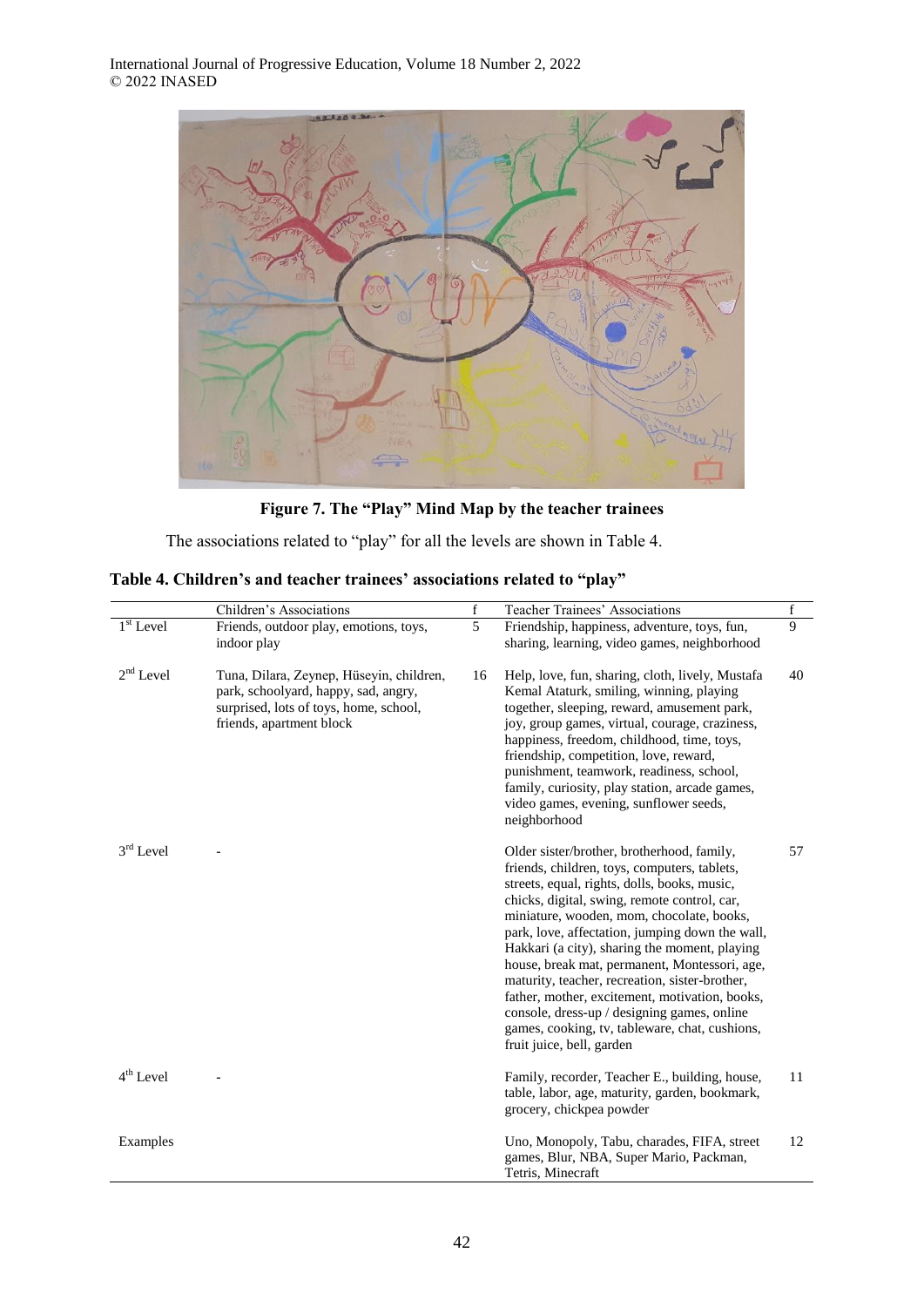As seen in Table 4, the number of the associations that the teacher trainees had related to "play" was much greater than the children's associations, which is quite interesting. The teacher trainees made definitions and gave examples for all the levels of the Mind Map for "play", which had the largest number of associations among all three themes. Most of the children's associations ( $f = 16$ ) were in the  $2<sup>nd</sup>$  level branches while it was the  $3<sup>rd</sup>$  level branches where most of the associations by the teacher trainees  $(f = 57)$  were clustered. It seems that the children focused on the play areas and socialemotional aspects of play in the 1<sup>st</sup> level branches. Similarly, the teacher candidates included types of play, play areas and social-emotional qualities of play. In the  $2<sup>nd</sup>$  level branches, the children preferred to use the expression "lots of toys" as a general component of play rather than detailing the toys.

# **DISCUSSION**

The current study aimed to explore children and teacher trainees' perceptions of school, friendship, and play by using Mind Maps. The results showed that the children and teacher trainees received roughly the same total scores on the three Mind Maps, which might indicate that preschoolers can have a performance as good as adults in Mind Mapping although children do not have fully developed cognitive skills yet. Adult group was expected to form much more sophisticated connections and come up with more abstract and complex associations; however, the children and the teacher trainees seemed to focus on similar abstract associations (e.g., "sharing" and "happiness") and concrete aspects of school (e.g., "teachers" and "books"), for example. This similarity might be due to the use of Mind Mapping as an appropriate and effective tool helping children recall and describe what they think. For example, Matthews (1985) investigated 6-11-year-old children's representations of their journey to school and home by means of four different techniques, which were free-recall sketching, air photo interpretation, map interpretation, and verbal reporting. The author concluded that verbal descriptions might inhibit children to a great extent whereas all children produced better representations by any other technique. Therefore, one might infer that Mind Mapping helps children express what they know about a topic and closes the gap between children and adults with better cognitive skills who will otherwise outperform children when other techniques are used.

The results for the "School" Mind Map revealed that the children and teacher trainees almost had the same total score. However, the teacher trainees had outperformed the children in the  $3<sup>rd</sup>$  level branches whereas it was the opposite in the drawings on behalf of children. When we look at the associations that both groups formed in detail, the children had only one association referring to the psychological aspects of school ("laughing") and most of the associations seemed to be the social and the very physical elements of school, such as teachers, furniture and activities. The teacher trainees, on the other hand, seemed to refer to the social and emotional attributes more often like friendship, parents, canteen keeper and silence. It is also evident that the teacher trainees based their associations on their schooling years because it is very hard for children to come up with some of those associations (e.g., coffee, calendar, silence, formal, and informal) which are not observable and present in preschool settings. Although not surprising, this finding might suggest that the physical elements, teachers, and play time dominate children's feelings for and conceptions of school. It may also indicate that the academic expectations and perspectives of adults might conflict with children's perceptions of school during the transition from preschool to  $1<sup>st</sup>$  grade, which has the potential to make this process more troublesome. The fact that teachers are quite visible in children's conceptions of school further supports the findings of the existing literature suggesting that positive teacher-child relationships may serve as an agent in children's task engagement (Alamos & Williford, 2019), school adjustment (Birch & Ladd, 1997), academic performance (Pianta & Stuhlman, 2004), expressive vocabulary (Rojas & Abenavoli, 2021), social competence (Zhang & Nurmi, 2012), and so on. Therefore, early childhood educators might consider engaging in a range of actions that will promote positive and close teacher-child relationships to foster children's positive conceptions of school.

The Mind Map for friendship also bears several similarities to the Mind Map for school with respect to the total scores, 2<sup>nd</sup> level branches, and drawings. The teacher trainees used more than twice of the number of the  $2<sup>nd</sup>$  level associations than the children whereas the children had almost three times more drawings compared to the teacher trainees although the total scores were close to each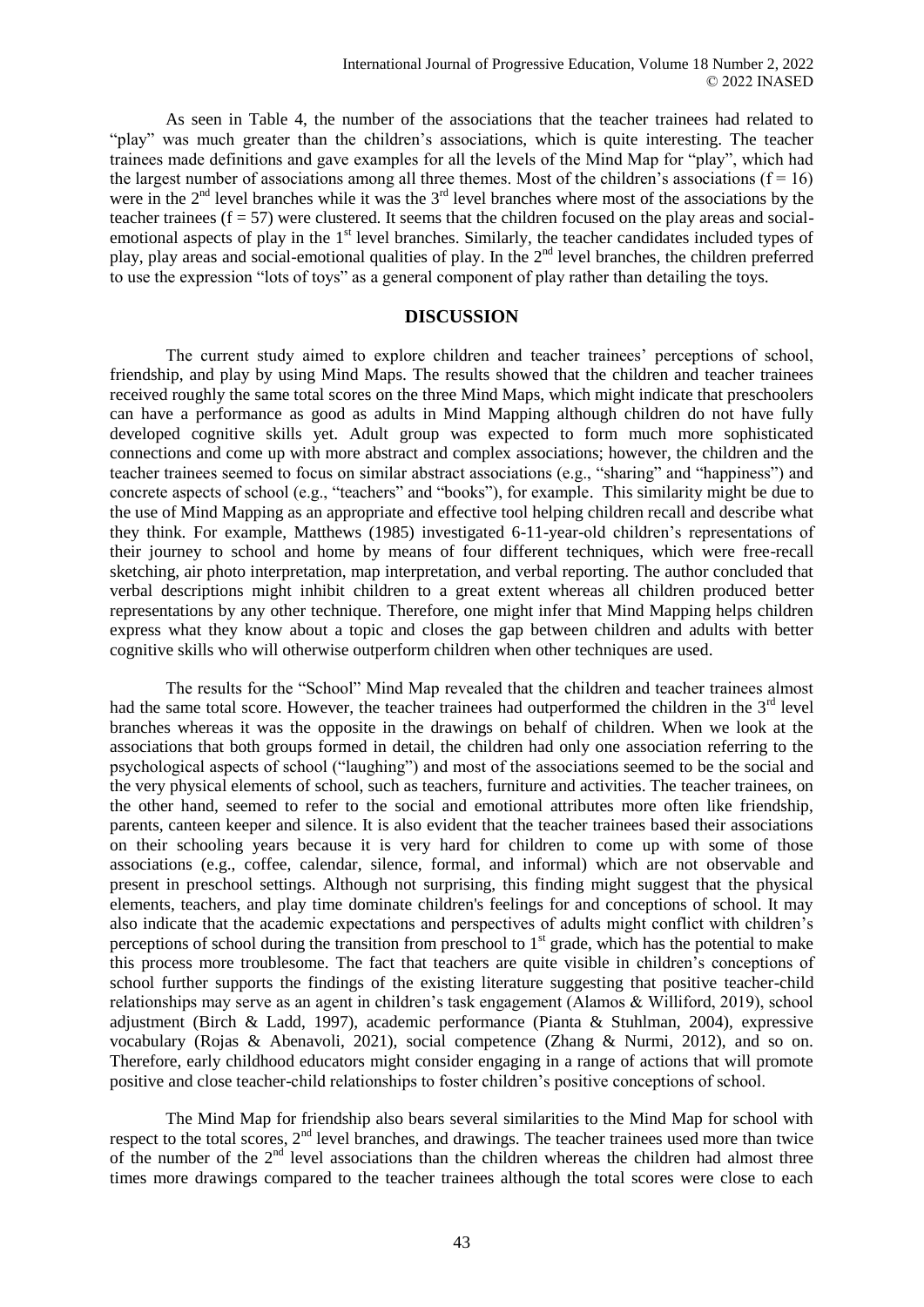other. This finding might further support the idea that children are quite good at drawing their mental impressions of a phenomena referring to its emotional elements and that their drawings are not just visual observations (Di-Leo, 1996). The associations children formed for friendship seem to revolve around play and the obvious activities that friends do during play, such as "swing" and "skipping rope", which further extends the findings of previous research on the development of young children's notion of friendship (e.g., Selman, 1981; Newcomb & Bagwell, 1995). Bigelow (1977) who studied 480 children aged 6-14 years concluded that there are three stages of friendship which develop with age. Based on children's descriptions, the first stage was dominated by common activities like play and propinquity for children younger than 10. Then, children move to the second stage which includes admiring friends, and the third stage where children care about more social, emotional and abstract concepts, such as acceptance, loyalty, common interests, and intimacy. Therefore, it is not surprising that the teacher trainees had more diversity both in their  $1<sup>st</sup>$  and  $2<sup>nd</sup>$  level associations which included discrete categories with more abstract and emotional qualities as expected like "exchange of ideas", "money", "mirror", "tolerance", and "patience".

In addition to the associations based on common activities and play, some of the associations by children seem to emphasize the "togetherness" and "altruism" of friendship, such as "having fun together", "exchanging gifts", and "carrying something together". This is in line with the previous research findings in that preschoolers tend to be quite generous with their friends by the age of 5-6 (Yu et al., 2016; Paulus, 2016). Because identifying social relations between people and choosing to help is a difficult task for young children as it requires social and cognitive skills (Warneken, 2016), our finding might also suggest that preschool children are capable of interpreting that friendship includes reciprocity and contribute to the literature on preschoolers' understanding of friendship.

One of the interesting findings of the current study is the significant difference between the total scores of the children and the teacher trainees on the "Play" Mind Map. The children did not have any  $3<sup>rd</sup>$  or  $4<sup>th</sup>$  level associations although they again had more drawings than the teacher trainees. The teacher trainees' 2nd level associations far exceeded the number of the associations formed by the children as well. When we take a closer look at the children's associations for play, we see personal names (e.g., "Tuna" and "Dilara"), places (e.g., "House" and "School"), and some adjectives describing emotions (e.g., "Happy" and "Puzzled"), which shows that the social and physical context of play might be much more important to preschoolers (Horgan et al., 2018) compared to the teacher trainees who referred to many objects (e.g., "Cloth", "Books", "Chocolate") and digital play (e.g., "Play Station", "Console", "Online Games", "Computer", etc.). It is quite unexpected that although most preschoolers have tablets or smartphones available at home nowadays (Brito et al., 2018), they did not include the digital play in their conceptions of play. This finding may further provide evidence for the idea that most children opt for playing with friends or playing outdoors whenever they can instead of sedentary activities, such as watching TV or playing video games indoors because they think that outdoors is a place to play whereas indoor spaces are for work (Singer, 1996). For example, Nedovic and Morissey (2013) who investigated 18 three- to four-year-old children's preferences for the redesign of a childcare report that only 9% of the children wished to have non-natural elements (e.g., commercial toys) while the rest of the children preferred natural elements (e.g., mulch and teepee). Similarly, Greenfield (2004) who asked the children to take photographs of their favorite play areas reported that most children prefer to be outside when given the choice. Therefore, teachers might consider children's conceptions of play for their practices and decision-making to better serve children's needs and facilitate their learning by placing a high value on what they care about.

Taken together, the results of the current study, which aimed to explore preschoolers and teacher trainees' conceptions of school, friendship, and play through Mind Maps, revealed that the children can be successful Mind Mappers like adults and tend to use drawings more often than adults. The children and the teacher trainees had similar scores on the Mind Maps for school and friendship. With respect to school, it is evident that teachers and physical environment are quite important to children. For friendship, it seems that the children tend to talk about play and the activities they do with friends. Lastly, the children and teacher trainees' conceptions of play differed significantly, and the children did not include digital play in their Mind Maps unlike the teacher trainees.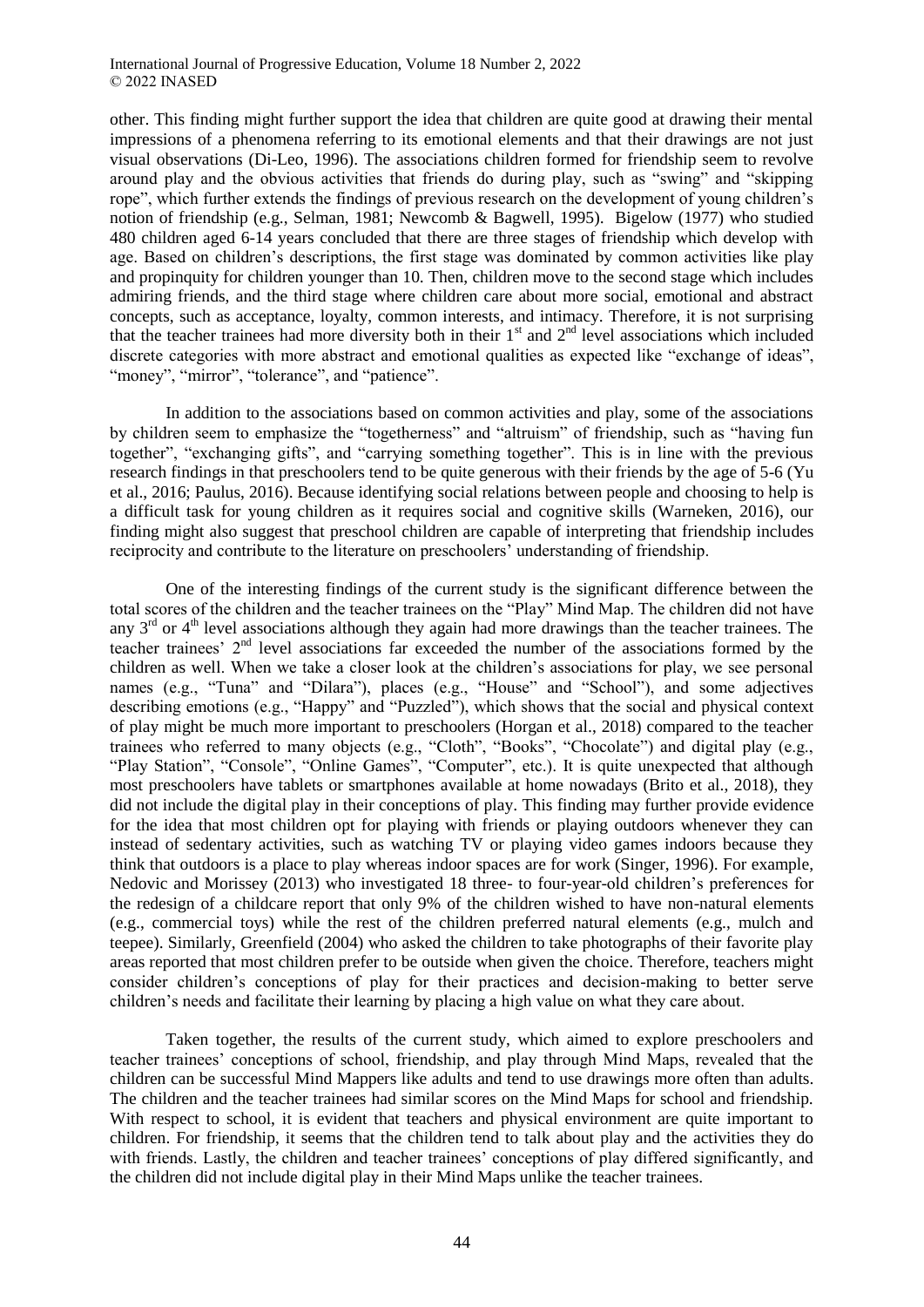However, the current study has its own limitations. First, the number of participants for each group is quite limited and future studies might work with larger and heterogenous groups from different backgrounds. Second, the Mind Maps in the current study were created on group-level. Although it has its own advantages for brainstorming, individual Mind Maps might be used in future research to reveal and compare participants' conceptions. Third, the results should be interpreted with caution because the aim of the phenomenological approach is just to reveal a phenomenon as it is rather than focusing on causes and generalizing the results to larger populations.

### **REFERENCES**

- Alamos, P., & Williford, A. P. (2019). Exploring dyadic teacher–child interactions, emotional security, and task engagement in preschool children displaying externalizing behaviors. *Social Development*, *29*(1), 339-355. https://doi.org/10.1111/sode.12403
- Anderman, E. M. (2002). School effects on psychological outcomes during adolescence. *Journal of Educational Psychology*, *94*(4), 795-809. https://doi.org/10.1037/0022-0663.94.4.795
- Anderson, J. V. (1993). Mind mapping: A tool for creative thinking. *Business Horizons*, *36*(1), 41- 46. https://doi.org/10.1016/s0007-6813(05)80102-8
- Bigelow, B. J. (1977). Children's friendship expectations: A cognitive-developmental study. *Child Development*, *48*(1), 246-253. https://doi.org/10.2307/1128905
- Birch, S. H., & Ladd, G. W. (1997). The teacher-child relationship and children's early school adjustment. *Journal of School Psychology*, *35*(1), 61-79. https://doi.org/10.1016/s0022- 4405(96)00029-5
- Brinkmann, A. (2003). Mind mapping as a tool in mathematics education. *The Mathematics Teacher*, *96*(2), 96-101. https://doi.org/10.5951/mt.96.2.0096
- Brito, R., Dias, P., & Oliveira, G. (2018). Young children, digital media and smart toys: How perceptions shape adoption and domestication. *British Journal of Educational Technology*, *49*(5), 807-820. https://doi.org/10.1111/bjet.12655
- Brock, L. L., Nishida, T. K., Chiong, C., Grimm, K. J., & Rimm-Kaufman, S. E. (2008). Children's perceptions of the classroom environment and social and academic performance: A longitudinal analysis of the contribution of the responsive classroom approach. *Journal of School Psychology*, *46*(2), 129-149. https://doi.org/10.1016/j.jsp.2007.02.004
- Buzan, T. (2004). *Mind maps for kids: Rev up for revision*. Harper Thorsons.
- Buzan, T. (2018). *Mind map mastery: The complete guide to learning and using the most powerful thinking tool in the universe*. Watkins Publishing.
- Buzan, T., & Buzan, B. (2006). *The Mind Map Book*. BBC Active.
- Buzan, T., & Griffiths, C. (2014). *Mind maps for business: Using the ultimate thinking tool to revolutionise how you work*. Pearson.
- Calder, L., Hill, V., & Pellicano, E. (2012). 'Sometimes I want to play by myself': Understanding what friendship means to children with autism in mainstream primary schools. *Autism*, *17*(3), 296-316. https://doi.org/10.1177/1362361312467866
- Di-Leo, J. H. (1996). *Young children and their drawings*. Taylor & Francis.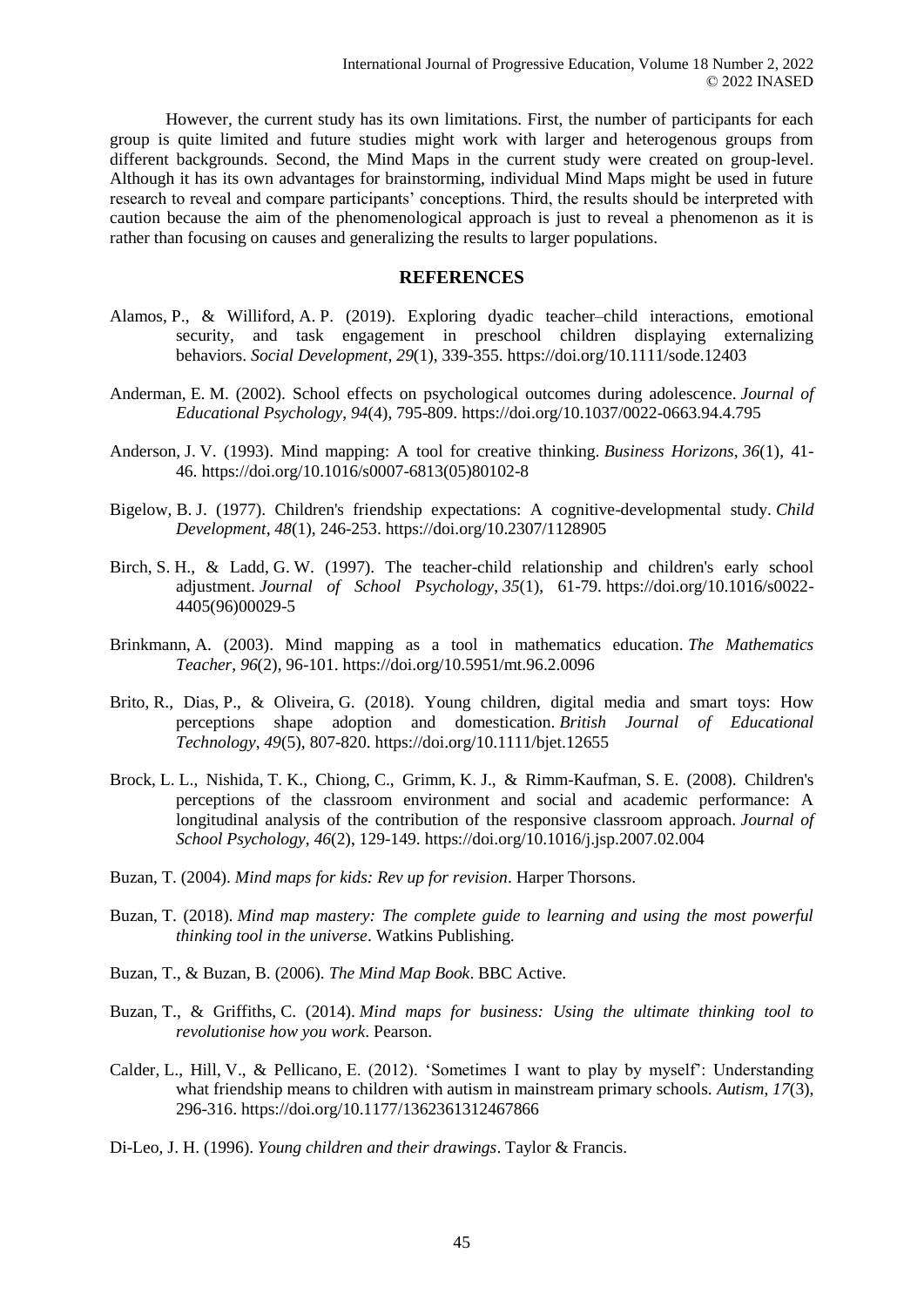- Evrekli, E., Balim, A. G., & İnel, D. (2009). Mind mapping applications in special teaching methods courses for science teacher candidates and teacher candidates' opinions concerning the applications. *Procedia - Social and Behavioral Sciences*, *1*(1), 2274- 2279. https://doi.org/10.1016/j.sbspro.2009.01.400
- Fidan, M., Debbağ, M., & Fidan, B. (2021). Adolescents like Instagram! From secret dangers to an educational model by its use motives and features: An analysis of their mind maps. *Journal of Educational Technology Systems*, *49*(4), 501-531. https://doi.org/10.1177/0047239520985176
- Fraenkel, J. R., Wallen, N. E., & Hyun, H. H. (2018). *How to design and evaluate research in education* (10th ed.). McGraw-Hill Education.
- Genevieve, G., & Maher, C. (2013). Prevalence of Mind Mapping as a Teaching and Learning Strategy in Physical Therapy Curricula. *Journal of the Scholarship of Teaching and Learning*, *13*(5), 21-32.
- Greenfield, C. (2004). 'Can run, play on bikes, jump the zoom slide, and play on the swings': Exploring the value of outdoor play. *Australian Journal of Early Childhood*, *29*(2), 1-5.
- Horgan, D., O'Riordan, J., Martin, S., & O'Sullivan, J. (2018). Children's views on school-age care: Child's play or childcare? *Children and Youth Services Review*, *91*, 338-346. https://doi.org/10.1016/j.childyouth.2018.05.035
- Keleş, Ö. (2012). Elementary teachers' views on mind mapping. *International Journal of Education*, *4*(1), 93-100. https://doi.org/10.5296/ije.v4i1.1327
- Koth, C. W., Bradshaw, C. P., & Leaf, P. J. (2009). Teacher observation of classroom adaptation- checklist. *PsycTESTS Dataset*, *42*(1), 15-30. https://doi.org/10.1037/t04516-000
- Ladd, G. W., & Burgess, K. B. (2002). Charting the relationship trajectories of aggressive, withdrawn, and agressive/withdrawn children during early grade school. In M. E. Hertzig & E. A. Farber (Eds.), *Annual progress in child psychiatry and child development 2000- 2001* (pp. 535-571). Routledge.
- Matthews, M. (1985). Young children's representations of the environment: A comparison of techniques. *Journal of Environmental Psychology*, *5*(3), 261-278. https://doi.org/10.1016/s0272-4944(85)80026-8
- McInnes, K., Howard, J., Miles, G., & Crowley, K. (2011). Differences in practitioners' understanding of play and how this influences pedagogy and children's perceptions of play. *Early Years*, *31*(2), 121-133. https://doi.org/10.1080/09575146.2011.572870
- Mento, A. J., Martinelli, P., & Jones, R. M. (1999). Mind mapping in executive education: Applications and outcomes. *Journal of Management Development*, *18*(4), 390- 416. https://doi.org/10.1108/02621719910265577
- Merchie, E., & Van-Keer, H. (2016). Mind mapping as a meta-learning strategy: Stimulating preadolescents' text-learning strategies and performance? *Contemporary Educational Psychology*, *46*, 128-147. https://doi.org/10.1016/j.cedpsych.2016.05.005
- Miles, M. B., & Huberman, A. M. (1994). *Qualitative data analysis: An expanded sourcebook* (2nd ed.). SAGE Publications.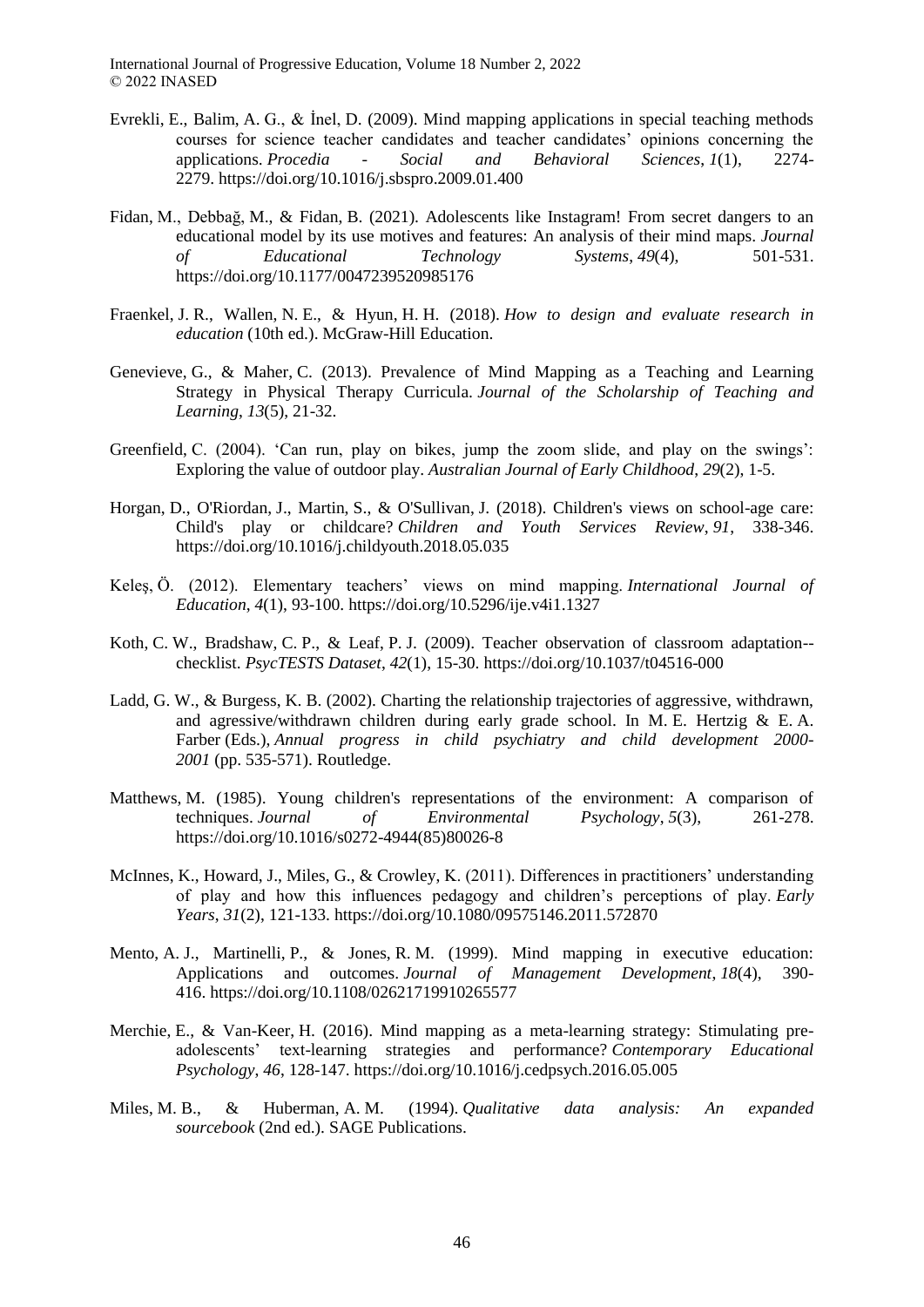- Mollberg, N., Surati, M., Demchuk, C., Fathi, R., Salama, A. K., Husain, A. N., Hensing, T., & Salgia, R. (2011). Mind-mapping for lung cancer: Towards a personalized therapeutics approach. *Advances in Therapy*, *28*(3), 173-194. https://doi.org/10.1007/s12325-010-0103-9
- Moustakas, C. (1994). *Phenomenological research methods*. SAGE.
- Nedovic, S., & Morrissey, A. (2013). Calm active and focused: Children's responses to an organic outdoor learning environment. *Learning Environments Research*, *16*(2), 281-295. https://doi.org/10.1007/s10984-013-9127-9
- Newcomb, A. F., & Bagwell, C. L. (1995). Children's friendship relations: A meta-analytic review. *Psychological Bulletin*, *117*(2), 306-347. https://doi.org/10.1037/0033-2909.117.2.306
- Papadopoulou, E., & Gregoriadis, A. (2016). Young children's perceptions of the quality of teacher– child interactions and school engagement in Greek kindergartens. *Journal of Early Childhood Research*, *15*(3), 323-335. https://doi.org/10.1177/1476718x16656212
- Paulus, M. (2016). Friendship trumps neediness: The impact of social relations and others' wealth on preschool children's sharing. *Journal of Experimental Child Psychology*, *146*, 106-120. https://doi.org/10.1016/j.jecp.2016.02.001
- Pianta, R. C., & Stuhlman, M. W. (2004). Teacher-child relationships and children's success in the first years of school. *School Psychology Review*, *33*(3), 444-458. https://doi.org/10.1080/02796015.2004.12086261
- Polat, O., Aksin-Yavuz, E., & Ozkarabak-Tunc, A. B. (2017). The effect of using mind maps on the development of maths and science skills. *Cypriot Journal of Educational Sciences*, *12*(1), 32-45. https://doi.org/10.18844/cjes.v12i1.1201
- Polat, Ö., & Aydın, E. (2020). The effect of mind mapping on young children's critical thinking skills. *Thinking Skills and Creativity*, *38*. https://doi.org/10.1016/j.tsc.2020.100743
- Rojas, N. M., & Abenavoli, R. M. (2021). Preschool teacher-child relationships and children's expressive vocabulary skills: The potential mediating role of profiles of children's engagement in the classroom. *Early Childhood Research Quarterly*, *56*, 225-235. https://doi.org/10.1016/j.ecresq.2021.04.005
- Selman, R. L. (1981). The child as a friendship philosopher. In S. R. Asher & J. M. Gottman (Eds.), *The development of children's friendships* (pp. 242-272). Cambridge University Press.
- Singer, E. (1996). Prisoners of the method breaking open the child-centred pedagogy in day care centres. *International Journal of Early Years Education*, *4*(2), 28-40. https://doi.org/10.1080/0966976960040203
- Tamis-LeMonda, C. S., Shannon, J. D., Cabrera, N. J., & Lamb, M. E. (2004). Fathers and mothers at play with their 2- and 3-Year-Olds: Contributions to language and cognitive development. *Child Development*, *75*(6), 1806-1820. https://doi.org/10.1111/j.1467-8624.2004.00818.x
- Teherani, A., Martimianakis, T., Stenfors-Hayes, T., Wadhwa, A., & Varpio, L. (2015). Choosing a qualitative research approach. *Journal of Graduate Medical Education*, *7*(4), 669- 670. https://doi.org/10.4300/jgme-d-15-00414.1
- Van der Veen, C., Van der Wilt, F. M., & Boerma, I. E. (2018, August 22-25). *Mind mapping during interactive book reading: Does it contribute to children's language abilities?* [Conference